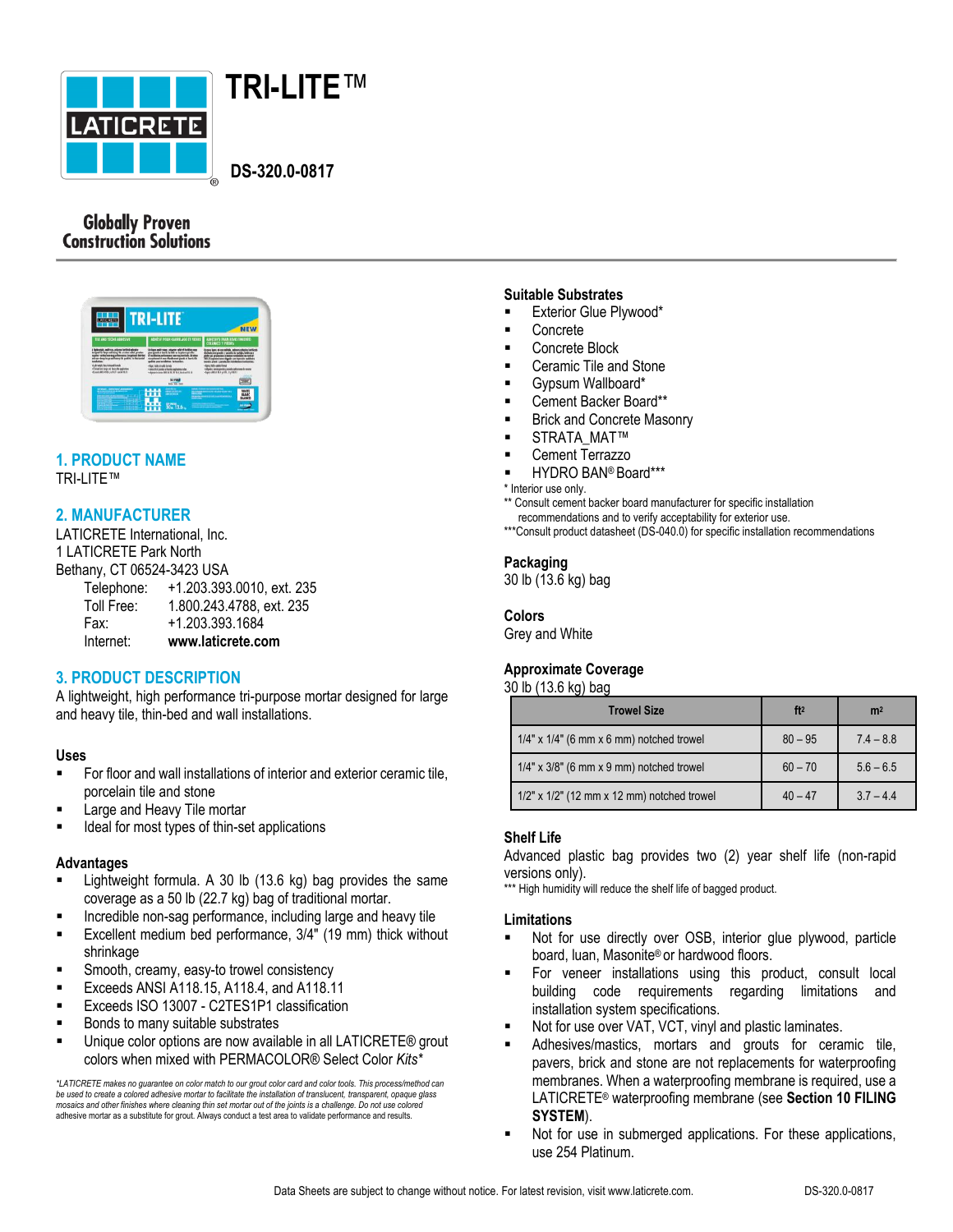#### **Cautions**

Consult SDS for more safety information.

- **Some marbles and other stones have low flexural strength and** might not be suitable for installation over wood floors.
- Use LATAPOXY® 300 Adhesive for installing green marble or water sensitive stone and agglomerates, and resin backed tiles and stones.
- During cold weather, protect finished work from traffic until fully cured.
- Contains portland cement and silica sand. May irritate eyes and skin. Avoid contact with eyes or prolonged contact with skin. In case of contact, flush thoroughly with water.
- DO NOT take internally. Silica sand may cause cancer or serious lung problems. Avoid breathing dust. Wear a respirator in dusty areas.
- For white and light-colored stones, use TRI-LITE™ (white).
- Keep out of reach of children.

# **4. TECHNICAL DATA**



This product has been certified for Low Chemical Emissions (ULCOM/GG UL2818) under the UL GREENGUARD Certification Program For Chemical Emissions For Building Materials, Finishes and Furnishings (UL 2818 Standard) by UL Environment.



#### **Applicable Standards**

ANSI A118.15, ANSI A118.4, ANSI A118.11 This product has a cradle-to-gate (with options) Product-Specific (Type III) Environmental Product Declaration. The PCR review, life cycle assessment and declaration were independently verified by UL Environment in accordance with ISO 14025, ISO 14040 and ISO 14044.

## **Physical Properties**

#### ANSI A118.15

| <b>Test</b>                                                   | <b>ANSI A118.15</b><br><b>Specification</b> | <b>Results</b>    |
|---------------------------------------------------------------|---------------------------------------------|-------------------|
| Porcelain Tile Shear Strength                                 | $100$ psi                                   | 220-250 psi       |
| ANSI A118.15 7.2.2: 24 hrs                                    | $(0.6 \text{ MPa})$                         | $(1.5-1.7 MPa)$   |
| Porcelain Tile Shear Strength<br>ANSI A118.15 7.2.3: 7 days   | 300 psi                                     | 460-500 psi       |
|                                                               | (2.0 MPa)                                   | $(3.2 - 3.4 MPa)$ |
| Porcelain Tile Shear Strength<br>ANSI A118.15 7.2.4: 7d Water | 200 psi                                     | 270-300 psi       |
| Immersion                                                     | (1.3 MPa)                                   | $(1.9-2.1 MPa)$   |
| Porcelain Tile Shear Strength                                 | 400 psi                                     | 420-470 psi       |
| ANSI A118.15 7.2.5: 28 days                                   | (2.7 MPa)                                   | $(2.9-3.2 MPa)$   |

| <b>Quarry Tile Shear Strength ANSI</b>                   | 150 psi     | 320-340 psi               |
|----------------------------------------------------------|-------------|---------------------------|
| A118.15 7.3.2: 28 days                                   | (1.0 MPa)   | $(2.2 - 2.3 \text{ MPa})$ |
| Wall Tile Shear Strength ANSI                            | 450 psi     | 480-500 psi               |
| A118.15 7.1.2: 7 days                                    | (3.1 MPa)   | $(3.3-3.4 MPa)$           |
| Wall Tile Shear Strength ANSI<br>A118.15 7.1.3: 7d Water | $250$ psi   | 270-300 psi               |
| Immersion                                                | (1.7 MPa)   | $(1.9-2.1 MPa)$           |
| Sag                                                      | $< 0.50$ mm | $0 \text{ mm}$            |
| Open Time: 20 minutes at 28 days                         | 75 psi      | 140-180 psi               |
| ANSI A118.15 5.3                                         | (0.5 MPa)   | $(1 - 1.2 \text{ MPa})$   |
| Open Time: 30 minutes at 28 days                         | 75 psi      | 75-85 psi                 |
| ANSI A118.15 5.3                                         | (0.5 MPa)   | $(0.5 - 0.6$ MPa)         |

## **Working Properties**

| Pot Life $70^{\circ}$ F (21 $^{\circ}$ C) | 4 hours  |
|-------------------------------------------|----------|
| Time To Traffic                           | 24 hours |

Specifications subject to change without notification. Results shown are typical but reflect test procedures used. Actual field performance will depend on installation methods and site conditions.

# **5. INSTALLATION**

#### **Surface Preparation**

All surfaces should be between 40°F (4°C) and 90°F (32°C) and structurally sound, clean and free of all dirt, oil, grease, paint, concrete sealers or curing compounds. Rough or uneven concrete surfaces should be made smooth with a LATICRETE**®** latex fortified underlayment or leveling mortar to provide a proper finish. Dry, dusty concrete slabs or masonry should be dampened and excess water swept off. Installation may be made on a damp surface. New concrete slabs shall be damp cured and 28 days old before application. All slabs must be plumb and true to within 1/4" (6 mm) in 10 ft (3 m). Expansion joints shall be provided through the tile work from all construction or expansion joints in the substrate. Follow ANSI specification A108.01- 3.7 "Requirements For Movement Joints: Preparations by Other Trades" or TCNA detail EJ-171 "Movement Joints–Vertical & Horizontal". Do not cover expansion joints with mortar.

- 1. Surfaces must be structurally sound, stable and rigid enough to support ceramic/stone tile, thin brick and similar finishes. Substrate deflection under all live, dead and impact loads, including concentrated loads, must not exceed L/360 for think bed stone installations where L=span length (except where local building codes specify more stringent deflection requirements).
- 2. Minimum construction for interior plywood floors.

**SUBFLOOR:** 5/8" (15 mm) thick exterior glue plywood, either plain with all sheet edges blocked or tongue and groove, over bridged joints spaced 16" (400 mm) o.c. maximum; fasten plywood 6" (150 mm) o.c. along sheet ends and 8" (200 mm) o.c. along intermediate supports with 8d ring-shank, coated or hot dip galvanized nails (or screws); allow 1/8" (3 mm) between sheet ends and 1/4" (6 mm) between sheet edges at the perimeter; all sheet ends must be supported by a framing member; glue sheets to joints with construction adhesive. **UNDERLAYMENT:** 5/8" (15 mm) thick exterior glue plywood

fastened 6" (150 mm) o.c. along sheet ends and 8" (200 mm) o.c. in the panel field (both directions) with 8d ring shank, coated or hot dip galvanized nails (or screws); allow 1/8" (3 mm) to 1/4" (6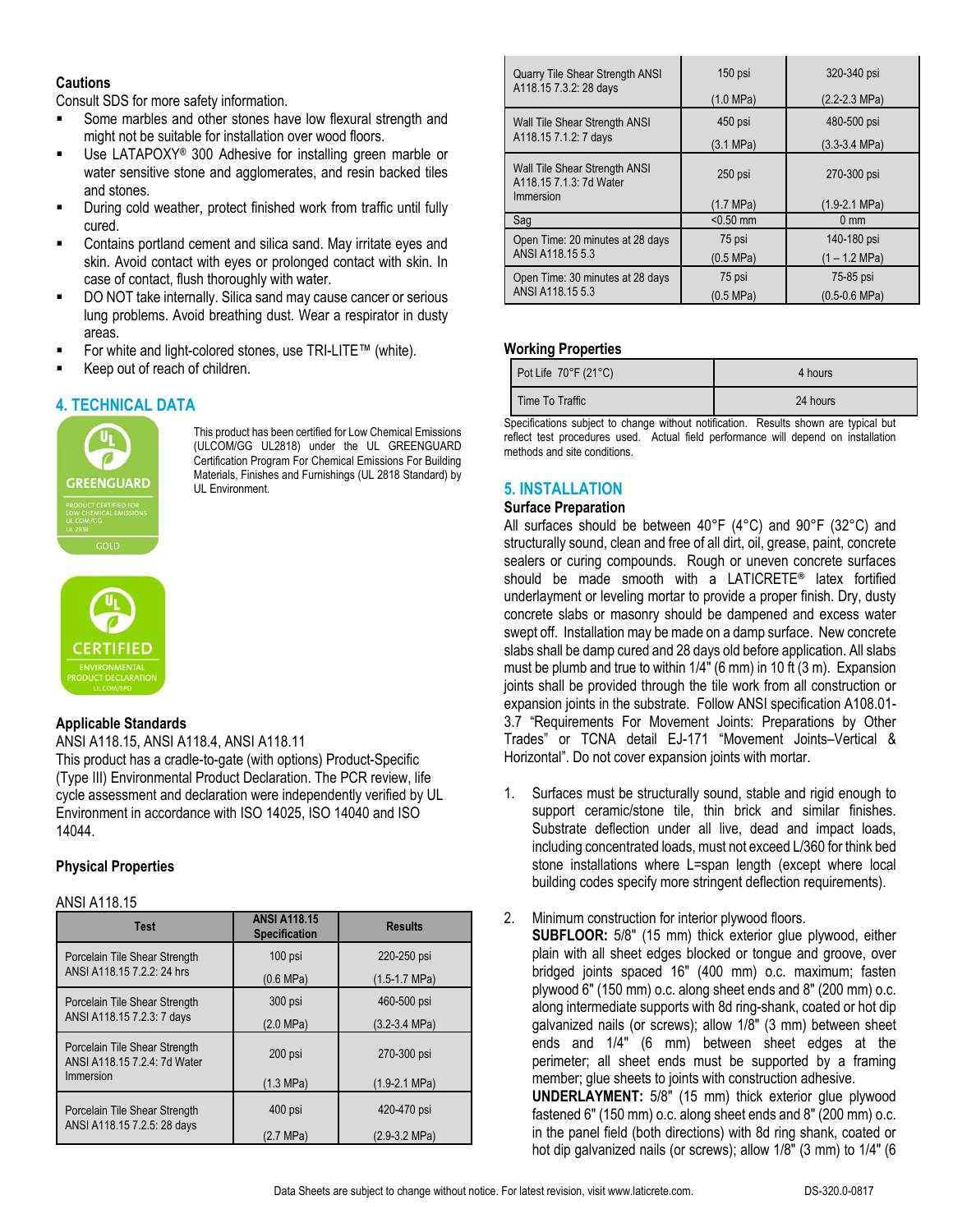mm) between sheets and 1/4" (6 mm) between sheet edges and any abutting surfaces; offset underlayment joints from joints in subfloor and stagger joints between sheet ends; glue underlayment to subfloor with construction adhesive. Refer to Technical Data Sheet 152 "Bonding Ceramic Tile, Stone or Brick Over Wood Floors".

#### **Mixing**—30 lb (13.6 kg) bag

*For Walls and Large and Heavy Tile (Medium Bed) Applications* Place 4.6-4.8 qts (4.4-4.5 L) of clean water in a pail and slowly add the entire bag of TRI-LITE. Mix with slow speed mixer for one minute. DO NOT temper with water. Allow to slake for 5 minutes, remix and use.

#### *For Thin Bed Applications*

Place 5.0-5.2 qts (4.8-4.9 L) of clean water in a pail and slowly add the entire bag of TRI-LITE. Mix with slow speed mixer for one minute or until a creamy smooth consistency is reached. Allow to slake for 5 minutes, remix and use.

#### **Application**

#### **Mixing with PERMACOLOR® Select Color Kits (TRI-LITE™ White only)**

Requires two (2) PERMACOLOR® Select Color Kits. (Each Color Kit contains two (2) individual color packets, use all four (4) color packets). Place water in a clean mixing container. Remove color packets from the cardboard container as well as the protective plastic sleeve.

The internal bag is a water dispersible packet – when using the 30 lbs. (13.6kg) bag of TRI-LITE™, drop all color packs directly in to water in clean mixing container. Mix with a drill mixer until pigment is dispersed evenly in container and the dispersible packet is no longer visible. Add TRI-LITE and mix as directed above.

Please note that additional water may be necessary when using PERMACOLOR Select color Kits.

## *Walls*

Key materials into substrate thoroughly. Comb on additional mortar with the notched side, use 1/4" x 3/8" (6 mm x 9 mm) notched trowel. Back butter all tile and stone 8" x 8" (200 mm x 200 mm) or larger to provide full bedding of the veneer.

*Note: Use proper sized notched trowel to ensure full bedding of the tile. Spread only enough mortar that can be covered with tile within 15–20 minutes at 70***°***F (21***°***C). Place tile and beat in with rubber mallet to embed. Adjust as necessary. Check mortar for complete coverage by periodically removing a tile and inspecting the transfer onto the back of the tile. The size and weight of the veneer will vary. Conduct a small test area for non-sag performance. Due to job site conditions and differences in finish material types; ledger boards, shims, wedges or spacers may be required to maintain finish levels and heights.*

#### *Large and Heavy Tile*

Key the mortar to the substrate with the flat side of the trowel. Press firmly to work into the surface. Comb on additional mortar with the notched side. Use 1/2" x 1/2" (12 mm x 12 mm) or 3/4" (18 mm) half loop trowel.

*Note: Use the proper sized notched trowel to ensure full bedding of the tile. Spread as much mortar as can be covered with tile in 15–20* 

*minutes. Back butter large tiles 8" x 8" (200 mm x 200 mm) to provide full bedding and firm support. Place tile into wet sticky mortar and beat in using a beating block and rubber mallet to embed tile and adjust until level. Check mortar for complete coverage by periodically removing a tile and inspecting bedding mortar transfer onto back of tile. If mortar is skinned over (not sticky), remove and replace with fresh mortar.*

## **Grouting**

Grout installation after a minimum of 24 hours curing time at 70°F (21°C). Grout with SPECTRALOCK® PRO Premium Grout† , SPECTRALOCK PRO Grout<sup>†</sup>, PERMACOLOR<sup>®^^^</sup> and PERMACOLOR Select.

#### **Cleaning**

Clean tools with water.

## **6. AVAILABILITY AND COST**

#### **Availability**

LATICRETE® and LATAPOXY® materials are available worldwide. **For Distributor Information, Call:**

Toll Free: 1.800.243.4788 Telephone: +1.203.393.0010 For on-line Distributor Information, visit LATICRETE at **www.laticrete.com**.

## **Cost**

Contact a LATICRETE Distributor in your area.

## **7. WARRANTY**

See 10. FILING SYSTEM DS 230.13: LATICRETE Product Warranty A component of: DS 230.0: LATICRETE 25 Year System Warranty (United States and Canada)

## **8. MAINTENANCE**

LATICRETE and LATAPOXY grouts require routine cleaning with a neutral pH soap and water. All other LATICRETE and LATAPOXY materials require no maintenance but installation performance and durability may depend on properly maintaining products supplied by other manufacturers.

## **9. TECHNICAL SERVICES**

#### **Technical Assistance**

Information is available by calling the LATICRETE Technical Service Hotline:

| Toll Free: | 1.800.243.4788, ext. 235  |
|------------|---------------------------|
| Telephone: | +1.203.393.0010, ext. 235 |
| Fax:       | +1.203.393.1948           |

#### **Technical and Safety Literature**

To acquire technical and safety literature, please visit our website at **www.laticrete.com.**

## **10. FILING SYSTEM**

Additional product information is available on our website at **www.laticrete.com**. The following is a list of related documents:<br>DS 230.13: LATICRETE Product Warranty DS 230.13: LATICRETE Product Warranty<br>DS 230.0: LATICRETE 25 Year System

| DO 200.10. | LATIONETE FIUUUU WAHAHIY            |
|------------|-------------------------------------|
| DS 230.0:  | LATICRETE 25 Year System            |
|            | Warranty (United States and Canada) |